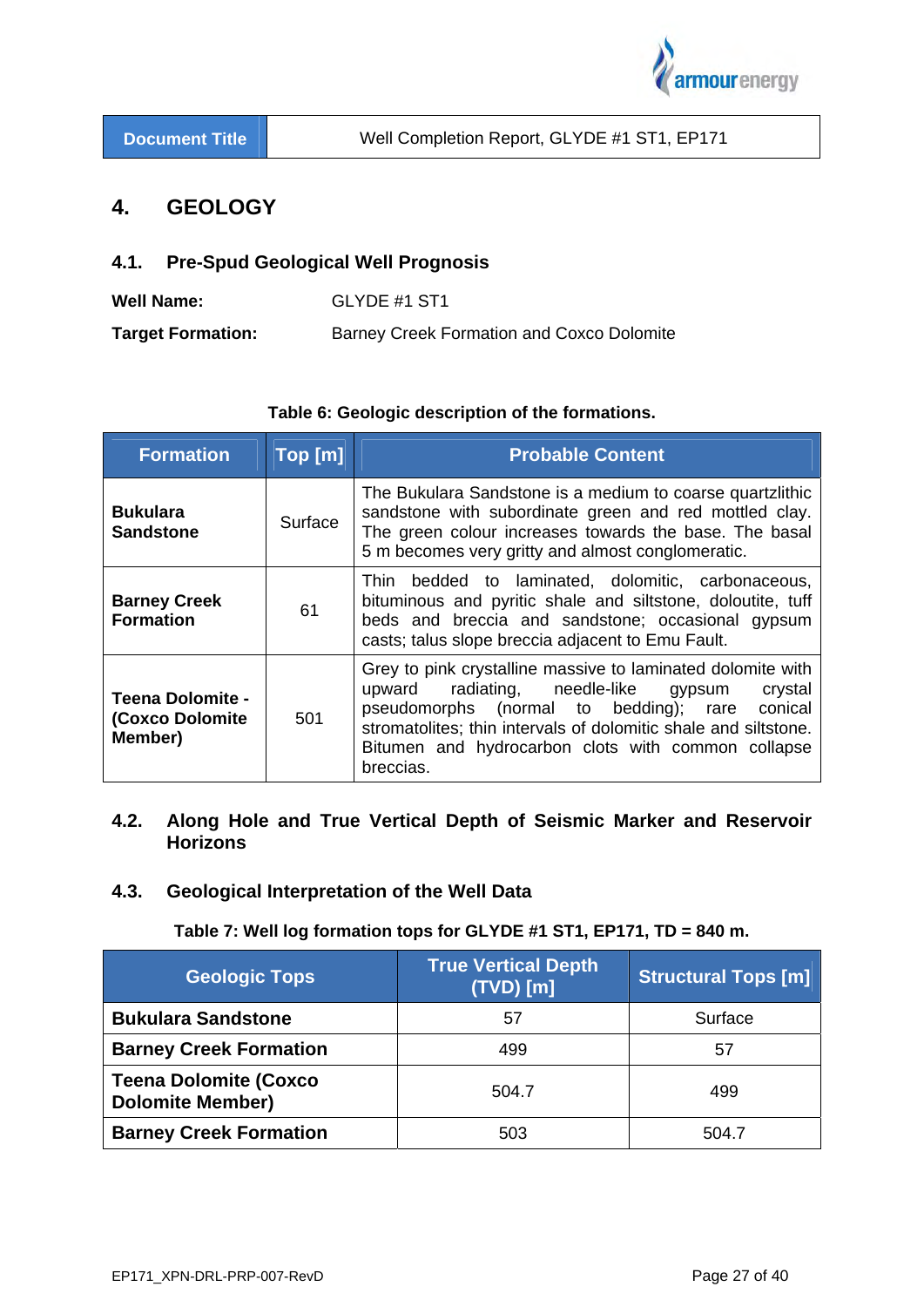

### **4.3.1. Log Adjusted Lithology Description**

#### **Bukulara Sandstone**

The Bukulara Sandstone unconformable overlies the Umbolooga Subgroup of the McArthur Group. The Bukulara Sandstone is a medium to coarse quartzitic sandstone with subordinate green and red mottled clay. The green colour increases towards the base. The basal 5 m becomes very gritty and almost conglomeratic.

In GLYDE #1 ST1 - The Bukulara Sandstone is cream to white becoming light green towards the base. It is moderately weathered, fine to medium grained, quartzose sandstone, with minor feldspar grains which have been weathered to clay. The sandstone contains minor porosity and has no visible fluorescence under ultraviolet light. The basal 5 m becomes very gritty with common Pyritic bands and infill between a quartz groundmass.

### **Umbolooga Subgroup**

The top of the Umbolooga Subgroup consists of the Reward Dolomite, Barney Creek Formation (HYC Pyritic Shale Member, W-Fold Shale Member), Coxco Dolomite and Teena Dolomite progressing down stratigraphy, respectively.

#### **Reward Dolomite**

The Reward Dolomite is a widespread, highly variable dolostone unit which marks the top of the Umbolooga Subgroup. The thickness ranges from a few tens of metres in the west to several hundred metres in the vicinity of the McArthur River mine. The contact with the Barney Creek Formation is generally conformable and often gradational. The lower part of the formation consists of pink, buff and grey, laminated and thin bedded dololutite with interbeds of dolomitic siltstone and sandstone, sandy dolarenite and sandy intraclast breccia. Dolomitic beds often contain small chert spheroids. Thin beds of potassium-rich, pink, siliceous, possibly tuffaceous material occur at some levels. The upper part of the formation is marked by a zone of intense silicification. In the west it is deeply weathered, silicified, chaotic breccia containing large, unsorted, angular dolostone clasts in a coarse, poorly sorted sandstone matrix with thin interbeds of dololutite and dolomitic sandstone. The Reward Dolomite often contains minor base metal mineralisation along the disconformity where the dololutite is black and has a bituminous odour when broken. The Reward Dolomite was deposited in an environment similar to the Barney Creek Formation, very shallow water to emergent conditions under which sediments accumulated in small bodies of standing water.

In GLYDE #1 ST1 – The Reward Dolomite was not expected to be encountered in this well, based on previous drill results, and this was found to be the case.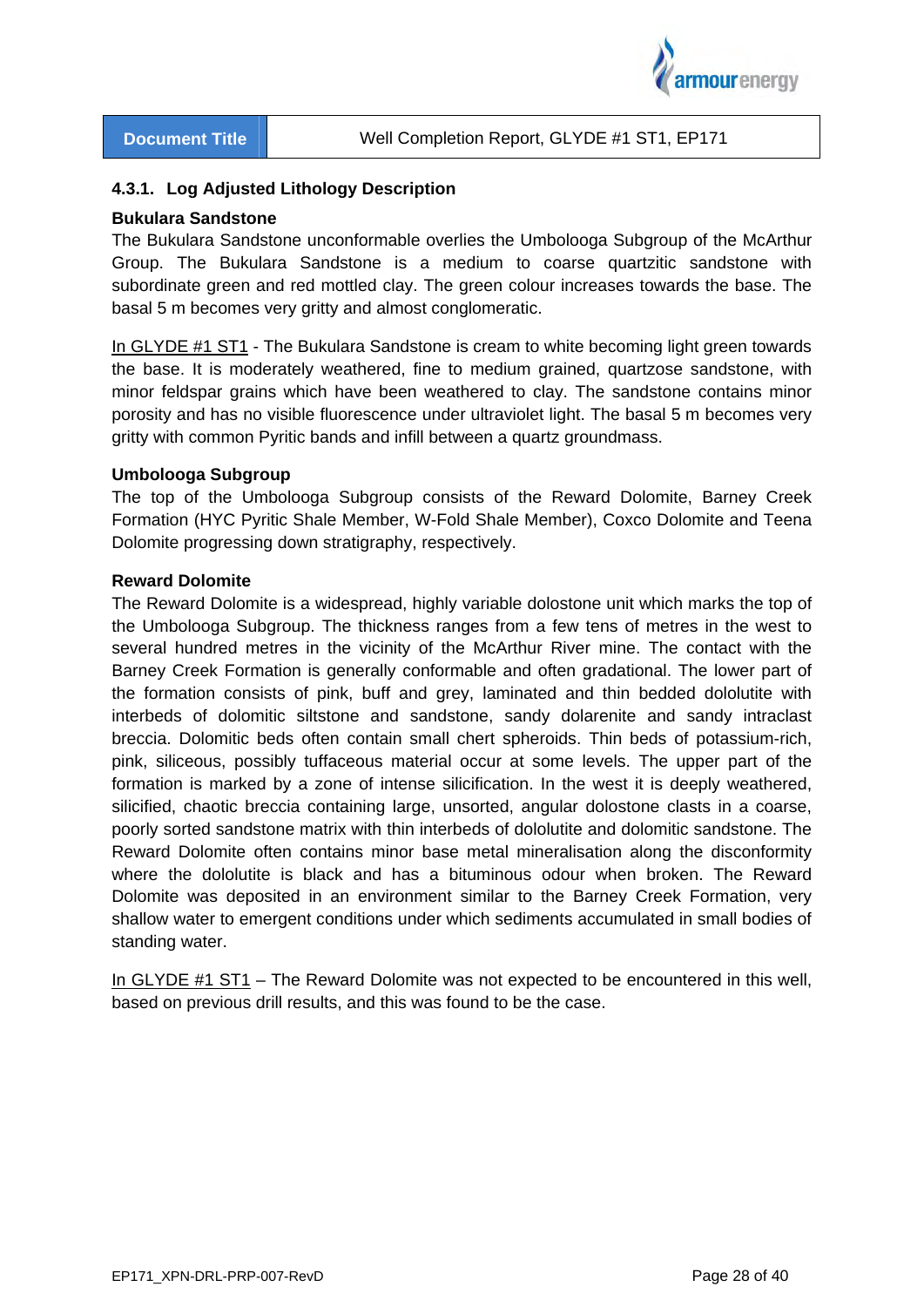

#### **Barney Creek Formation**

The Barney Creek Formation is a unit of dolomitic shale, siltstone and dololutite which is usually only poorly exposed in low, discontinuous rubbly ridges in the west, northeast and southeast of the McArthur River Region. The formation is usually less than 150 m thick but thickens to about 700 m near the Emu Fault Zone near the McArthur River deposits. The formation is divided into three members: the HYC Pyritic Shale Member, W-Fold Shale Member and the Cooley Dolomite Member. The Cooley Dolomite is restricted to the HYC Sub-basin to the west of the Western Fault, and 20 km north, near the Caranbirini Waterhole so is unlikely to be found in this well.

**HYC Pyritic Shale Member:** The HYC Pyritic Shale Member mainly consists of very thinbedded to laminated dolomitic siltstone characterised by high carbonaceous content. Pyrite is the major sulphide component with galena and sphalerite present in the HYC deposit. Sedimentary structures include scour marks, flame structures, soft sediment slumping and graded bedding. Sedimentary breccias are recognised in the areas around the HYC deposit in close proximity to the Emu Fault Zone.

**W-Fold Shale Member:** The lowermost member, W-Fold Shale Member, consists of green and red, dolomitic siltstone and shale with interbeds of green vitric tuff. The proportion of tuffaceous material increases toward the top of the member.

In GLYDE #1 ST1 - Barney Creek Formation was found to contain dark grey to dark brown to black microcrystalline, blocky, interbedded dolomitic siltstones and sandstones. It was markedly carbonaceous, containing bitumen blebs and fine grained disseminated pyrite up to 5%. The sediments exhibited variable weak to strong orange to brown, bright green towards the contact with the Teena Dolomite, residual fluorescence with a milky white/green acetone cut. The chips had no visible porosity. Increased carbon content with depth was associated with increased pyrite content.

Gas was intersected at the base of the Barney Creek Formation where small fragments of the below Teena Dolomite made up part of the grains seen in the siltstone (unconformity), 648 mMD (499 m, TVD). The gas, on average, consisted of C1 (25%), C2 (4%), C3 (4%), C4 (0.2%) and C5 (0.05%) with very minor live oil seen in the acetone cuts of the siltstone sediment chips.

The W-Fold Shale was not recognised at this site.

#### **Teena Dolomite**

The Teena Dolomite is a recessive dolostone unit with the upper part of the formation called the Coxco Dolomite Member. The Formation is up to 70 m thick in the southern McArthur River Region.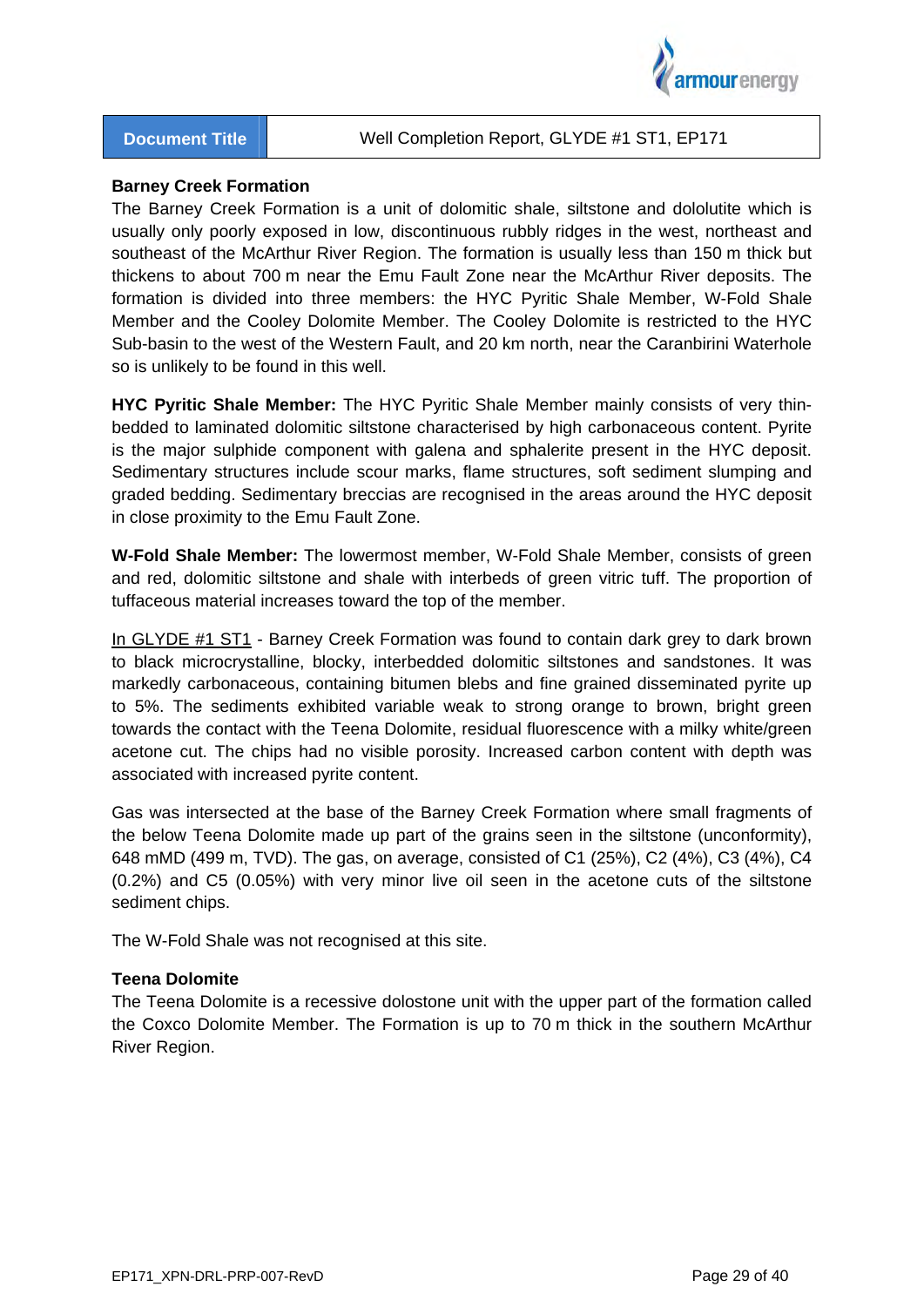

**Coxco Dolomite Member:** The Coxco Dolomite Member is almost certainly evaporitic and is a massive, dark grey, sometimes vaguely bedded dololutite unit. It contains numerous interbeds of pink, buff or orange-weathering, potassium rich, possibly tuffaceous, and mudstones in the area adjacent to the McArthur River deposits. The Coxco Dolomite Member is characterised by the presence of acicular crystal casts which typically take the form of radiating aggregates of needles, rarely more than 2 mm in diameter and up to 6 cm long. Minor disseminated sphalerite, galena and chalcopyrite have been noted at several localities in the Coxco Dolomite Member.

In GLYDE #1 ST1 - The Coxco Dolomite Member is a light brown (tan)/brown to white, microcrystalline dolomite. It has a sucrose texture with visible porosity which contains minor white chalcedonic cavity infill in some parts and some trace pyrite and bitumen blebs. The white and tan coloured dolomite has a dull to bright yellow fluorescence under ultraviolet light. It develops a milky green fluorescence when cut with acetone.

Gas was intersected at the top of the Coxco Dolomite Member 648 mMD (499 m, TVD). The gas on average approximately consisted of C1 (25%), C2 (4%), C3 (4%), C4 (0.2%) and C5 (0.05%) with very minor live oil seen in the acetone cuts of the dolomitic sediment chips.

**Lower Teena Dolomite:** It consists of very thin bedded, massive, dark pink and grey dololutite. To the east near the McArthur River, the unit has greater sand and silt content and contains beds of ooids and intraclast breccia including flake breccia. Some of the sandy intervals contain cross-beds and ripple marks. Thin beds of stromatolites including conical, domal, columnar and stratiform types are often present near the top and bottom of the unit. Thin beds of pink, cryptocrystalline, possibly tuffaceous siliceous rock are present at some levels. The lower Teena Dolomite was probably deposited in a hyper saline lacustrine environment in which very shallow water and emergent conditions alternated.

In GLYDE #1 ST1 - The lower Teena Dolomite units were not found.

## **4.3.2. Reservoir Quality**

The reservoir quality penetrated in the Glyde #1 ST1 is very good to excellent based on mud-log shows, electric-logs, well testing, chip samples and a continuous flare.

## **4.3.3. Source Rock Quality**

Based upon the gas accumulation in the brecciated Coxco Zone it is believed that the Barney Creek Shale has sourced the hydrocarbons. **Figure 10** illustrates correlative stratigraphy between the Glyde #1 and Glyde #1 ST1 wells and associated gas shows with 'hot' gamma readings. Further exploration and coring in the area has been proposed to high grade its full potential as a source rock and unconventional target. The Barney Creek Formation is a highly carbonaceous, naturally fractured and gas-charged in both Glyde wells and substantiates the estimated Mean Prospective Resource of 11.2 TCF in EP 171, as reported in the Armour Energy Replacement Prospectus, 20 March 2012.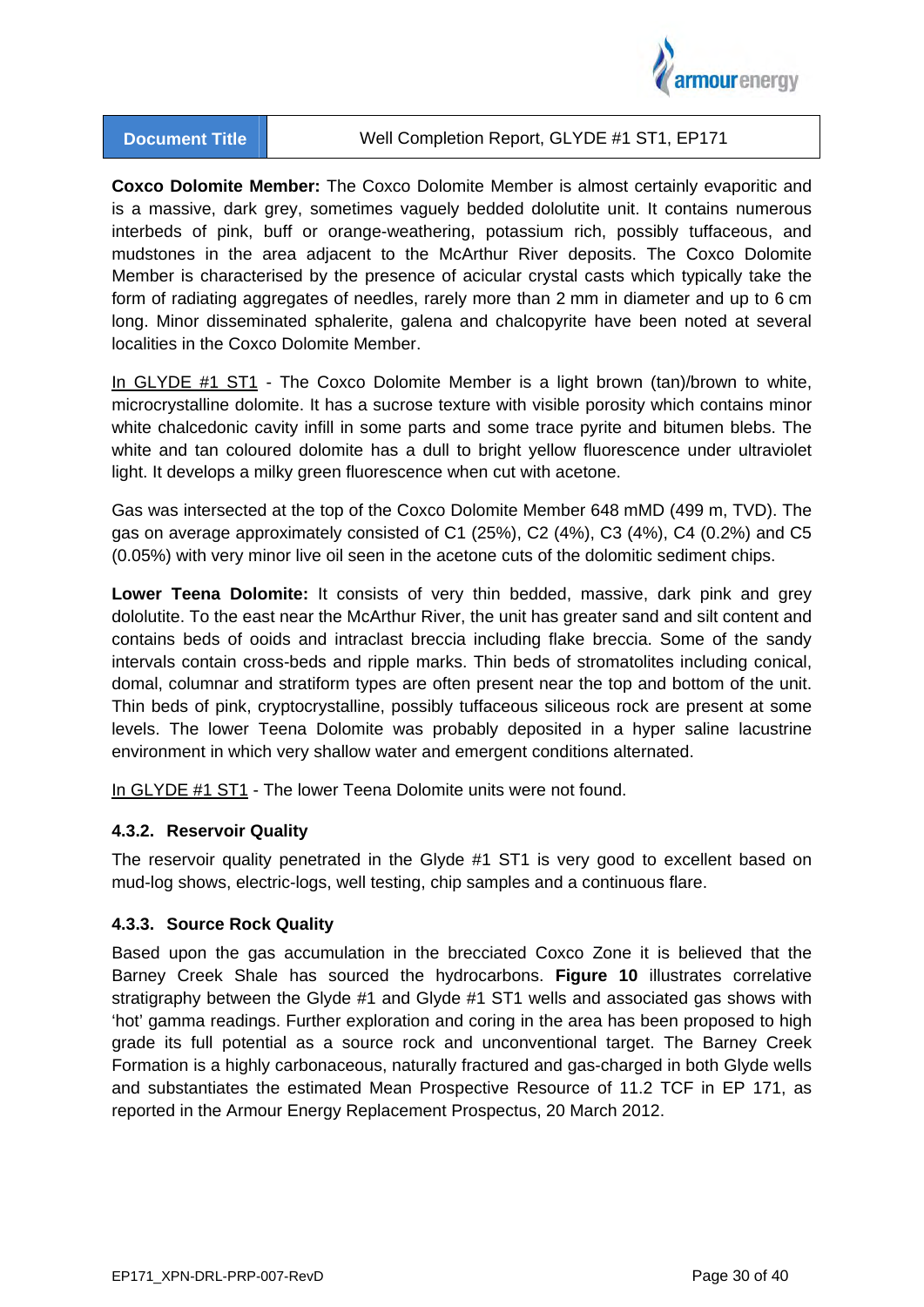

### **4.3.4. Hydrocarbon Indications**

A significant gas kick was penetrated at 646 mMD (498.5 mTVD). The well was underbalanced and immediately flowed and produced a 10 meter flare. The gas constituents from this interval are 77% Methane (C1), 11% Ethane (C2), 11% Propane (C3), 0.6% n-Butanes (C4), 0.2% n-Pentanes (C5) with negligible Carbon Dioxide, based on gas chromatography undertaken during drilling of the interval. This gas makeup was used to estimate the gas gravity and gas properties used in the Monte Carlo analyses. The lateral well has been cased and cemented in a configuration that will allow Armour Energy to perform further cased hole testing and stimulation in the well (**See Figure 12**).



**Figure 10: Glyde #1 ST1, measured depth log showing dolomitic density-neutron 'gaseffect' and associated gas kick at the top of the Breccia Coxco Member.**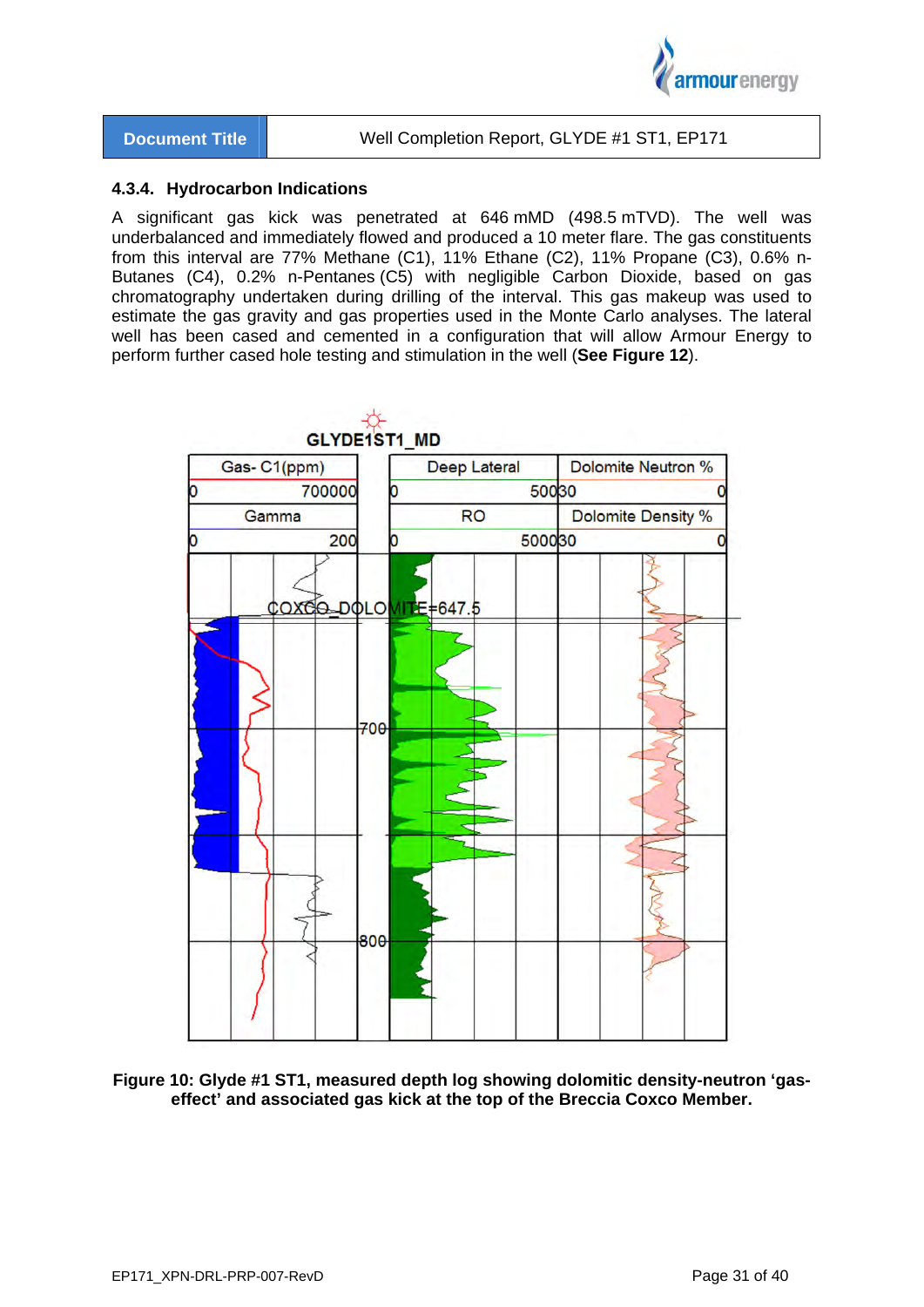



**Figure 11: Glyde #1 and Glyde #1 ST1, measured depth cross-section and associated gas shows with 'hot' gamma readings in the Barney Creek Formation.**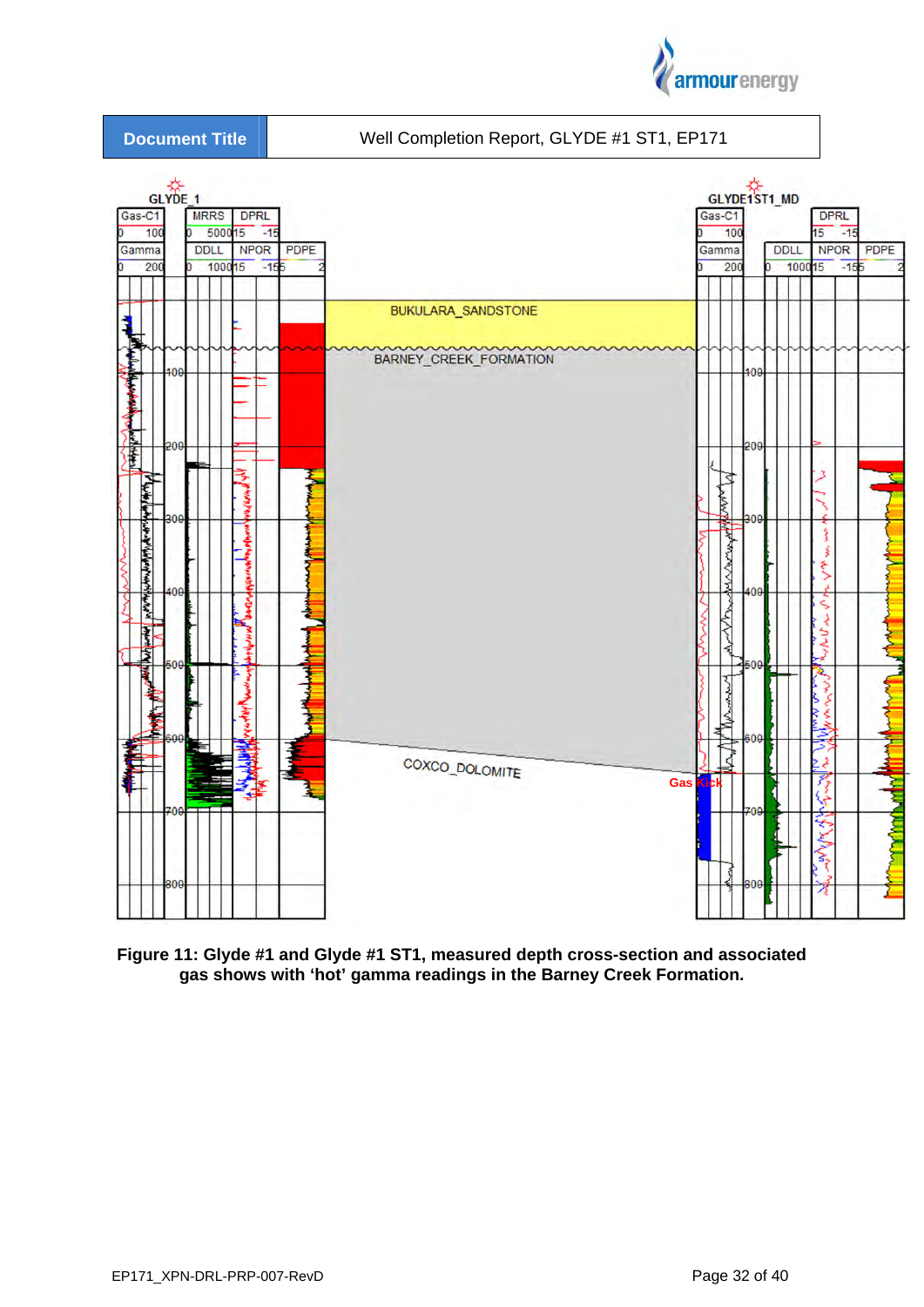



**Figure 12: Glyde #1 ST1, major show interval on mudlog; first gas 10/08/2012 at 0530 hrs.**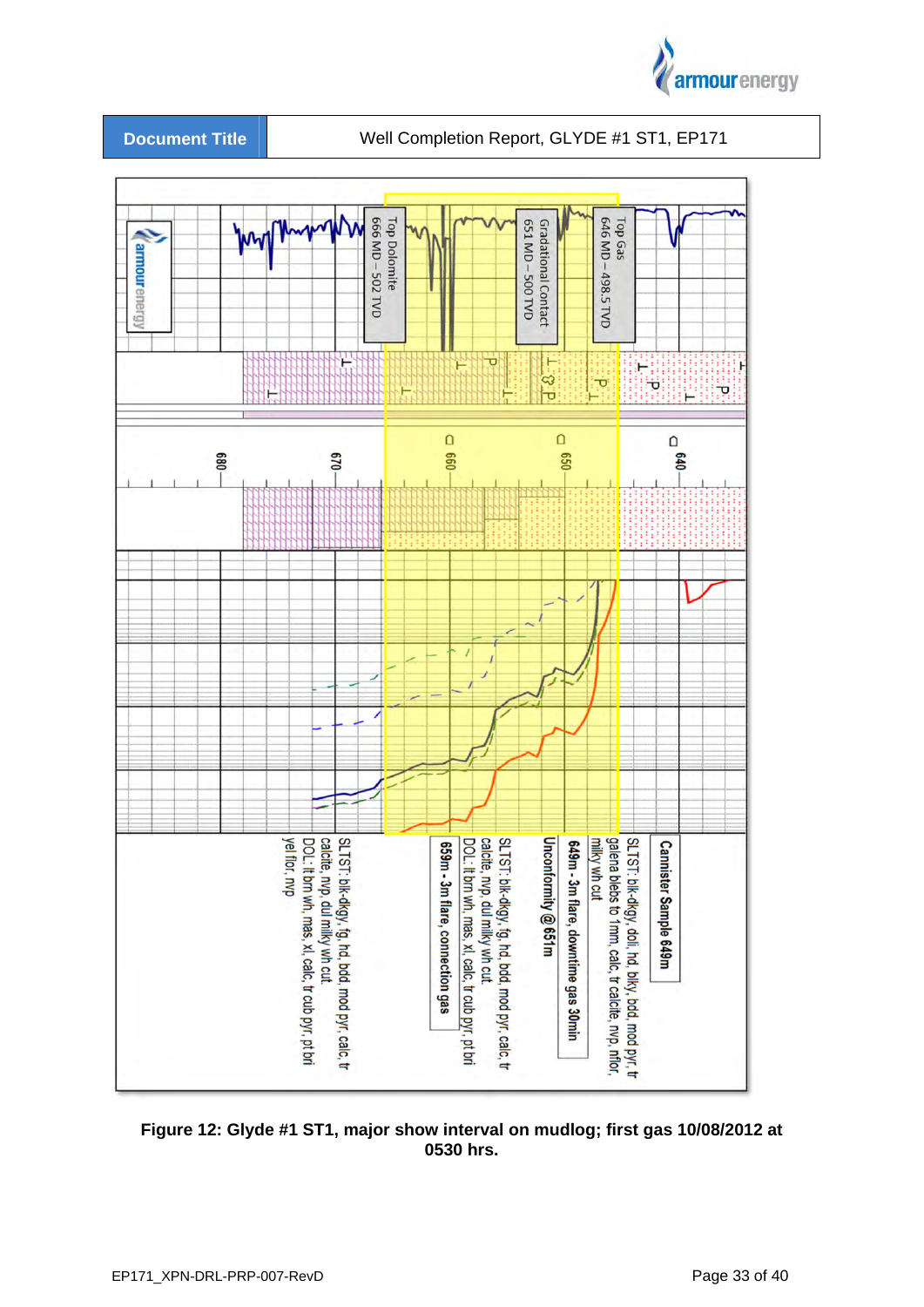

## **4.3.5. Trap integrity**

The well penetrated a stratigraphic wedge of brecciated dolomite or dolomitic talus debris within the Barney Creek Shale. It is also suggested, because the well was horizontal and did not penetrate any deeper to identify additional formation changes, that the top of the Coxco Dolomite was penetrated and had been naturally hydraulically-fractured by circulating geothermal fluids along a structural weaknesses like that of the Emu Fault. A combination of both trap styles is also likely and additionally located around an up thrown horst block. This trap was sealing, had a sharp contact, charged with hydrocarbons and when penetrated immediately flowed gas to surface.

# **4.4. Discussion of the relevance of the Well Data to the Evaluation of the Hydrocarbon Potential of the Area**

## **Estimate of Petroleum-in-Place, 'Glyde 1 Gas Accumulation', EP 171**

In accordance with Part V- Drilling and Workover Operations, Division 2- Reporting and Data Submission, Clause 533- Discovery of Petroleum and Estimate-of In-Place Petroleum of the "Schedule of Onshore Petroleum Exploration and Production Requirements 2012" Armour Energy is submitting an Estimate of Petroleum-in-Place discovered at the 'Glyde 1 Gas Accumulation' in the 'Greater Coxco Field' of the Glyde Sub-Basin located in EP 171 that is based on the results of the Glyde #1 and Glyde #1 ST1 wellbores.

In addition to fulfilling the requirements of the Act with respect to reporting a discovery to the Minister from the 'Glyde 1 Gas Accumulation' in EP 171 and conveying in writing to the Director within three (3) months of the discovery date, Armour Energy has compiled under Clause 533, Sub-Clause 4- Part A, Error! Reference source not found. that identifies the location of the 'Glyde 1 Gas Accumulation' in the 'Greater Coxco Field' of the Glyde Sub-Basin.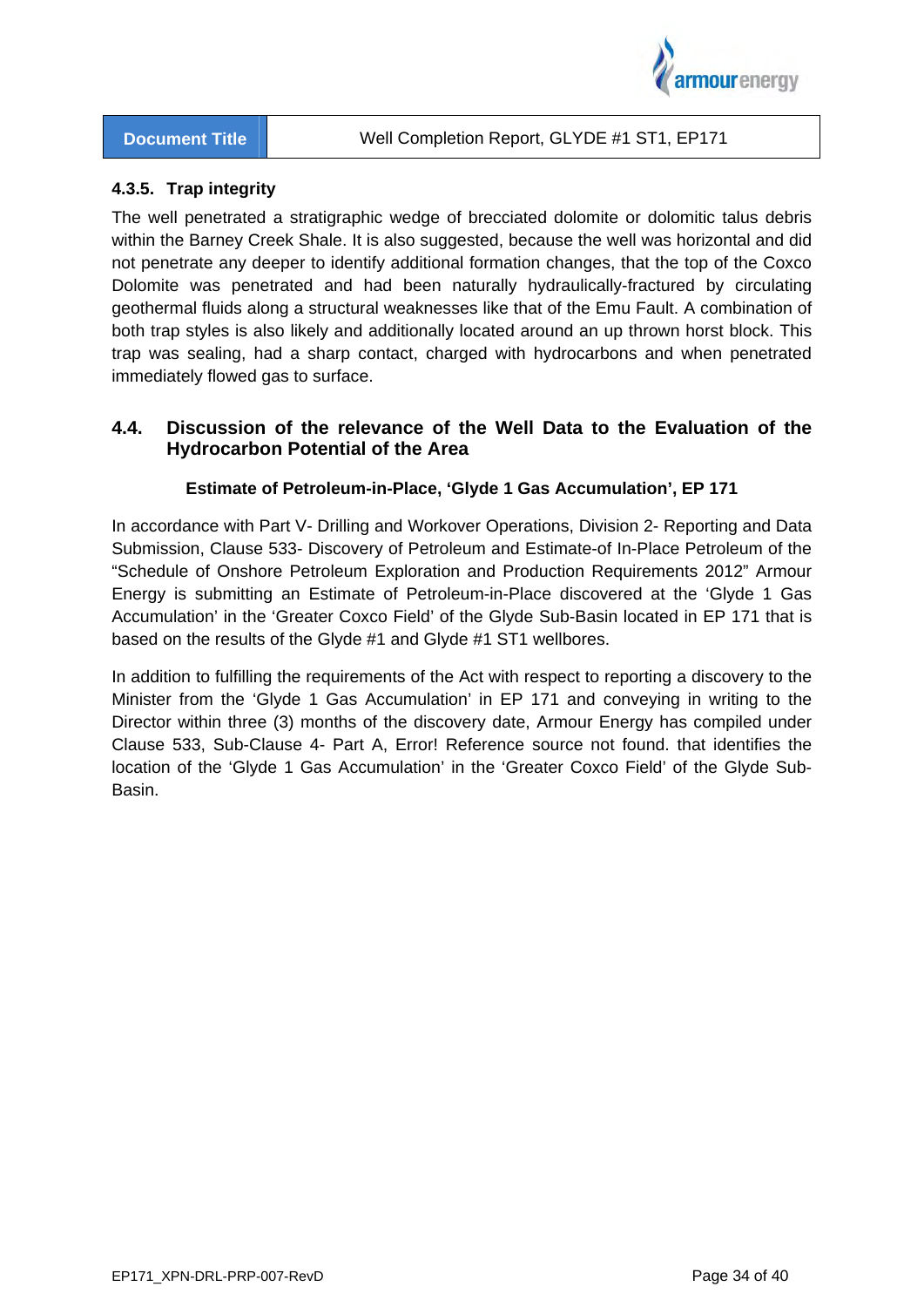



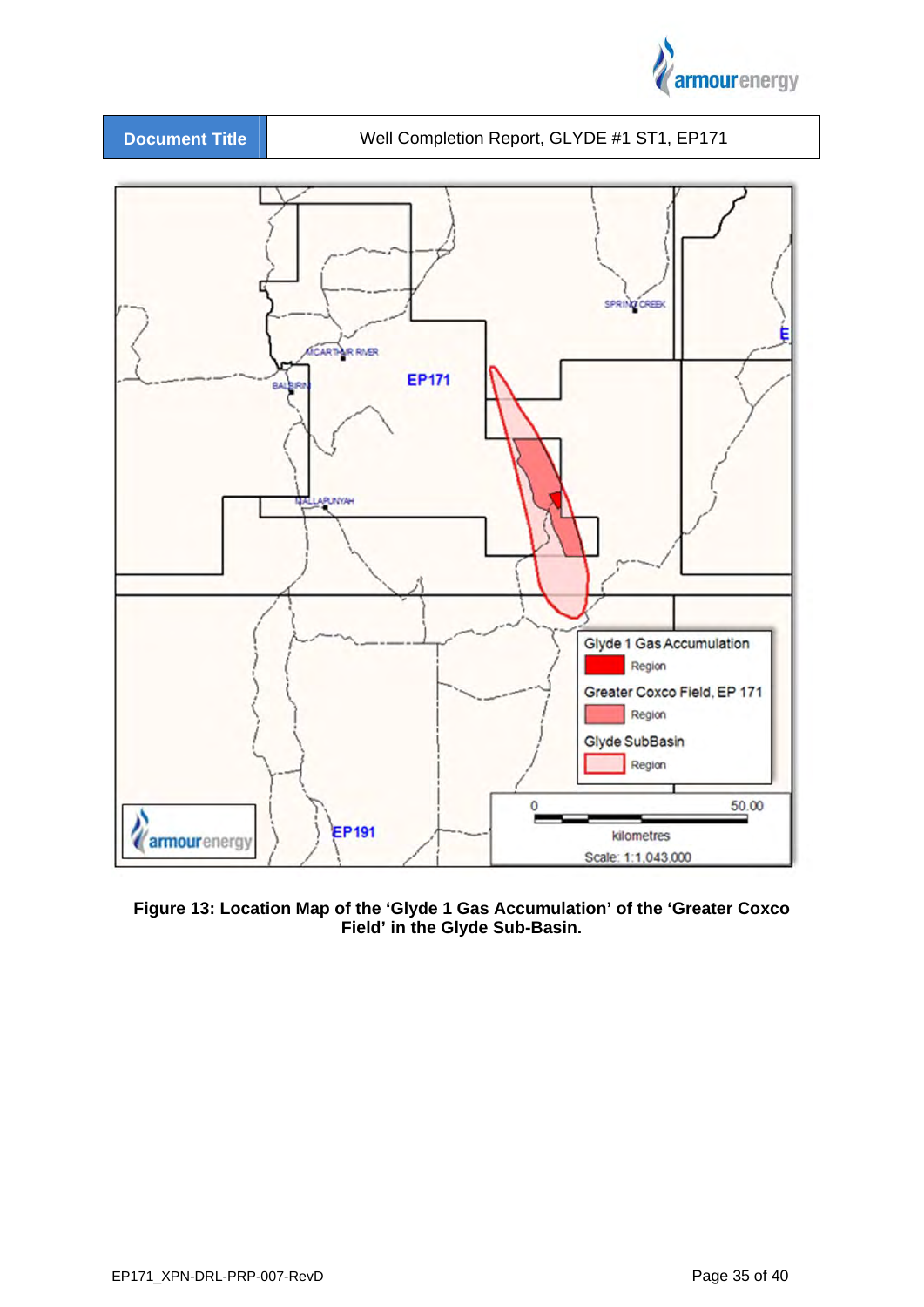

| <b>Document Title</b> | Well Completion Report, GLYDE #1 ST1, EP171 |  |
|-----------------------|---------------------------------------------|--|
|                       |                                             |  |

Under Clause 533, Sub-Class 4- Part B, the quantity of gas-in-place in the pool by formation at the 50% and 90% probabilities is outlined in **Table 8**.

## **Table 8: Clause 553, Sub-Clause 4 "Probability Table 1". Part B- 'Glyde 1 Gas Accumulation'.**

| <b>Formation</b>              | Area [km <sup>2</sup> ] | <b>GIP</b><br>$P-50$ | <b>GIP</b><br><b>P-90</b> |
|-------------------------------|-------------------------|----------------------|---------------------------|
| Coxco Member, Teena Formation |                         | 7.84                 | 3.36                      |

Under Part C, the data upon which the estimate is based; the 'Glyde 1 Gas Accumulation' located in EP 171 covers a mean area of 7 km² and consists of a covered structural high that has an accumulation of gas around the Glyde #1 and Glyde #1 ST1 wellbores in the Coxco Member of the Teena Formation. The 'Glyde1 Gas Accumulation' was originally identified by the Amoco Mineral Hole GR 79-9 that reported gas to surface in 1979 and confirmed by Armour Energy with the Glyde #1 and Glyde #1 ST1 wells drilled in August 2012. Weatherford's Compact Shuttle geophysical logs from the Glyde #1 ST1 show densityneutron cross-over or 'gas-effect' associated with a substantial gas kick at the top of the Coxco, 646 m MD and 498 m TVD (**See Figure 10**).

Assumptions of the parameters used in the Monte Carlo simulation that derived 'Glyde 1 Gas Accumulation' P-50 & P-90 values are outlined in **Table 8**. The minimum and maximum values of the uniform and triangular distributions chosen were based on drilling data, microresistivity image logs, and petrophysical analyses of neutron-density and resistivity logs.

The Glyde #1 ST1 well flowed 606 thousand standard cubic feet per day equivalent (mscf/d) at 412 psi pressure, after 45 minutes of testing on a 16/64 inch choke from. A 30 minute, surface shut in, pressure of 554 psi was observed after flowing on a 16/64 inch choke. Then, after 10 minutes of testing with a full open choke of 64/64 inch, the Glyde #1 ST1 lateral well was flowing at 3.33 million standard cubic feet per day equivalent (mmscf/d) at a pressure of 125 psi. A picture of the well flowing in the Coxco Member is noted in **Figure 14**. Detailed analysis of this test is reported and noted in **Figure 5** of this report; these values were used to form the 'most likely' values in the Monte Carlo analysis where a triangular distribution was used.

Armour Energy has also defined a 'Greater Coxco Field' (**See Figure 13**), or a broader area around the 'Glyde 1 Gas Accumulation', that may have similar properties and thus prospective resources in the Coxco Member of the Teena Formation. The estimated mean prospective resource for the 'Greater Coxco Field' is noted as a larger area; however at this time Armour Energy is only able to report to the NTDME the GIP in the region around the discovery where a higher level of certainty exists. Further exploratory and appraisal drilling will be required to delineate this area into a larger "discovered" area or to advise on its expected commerciality.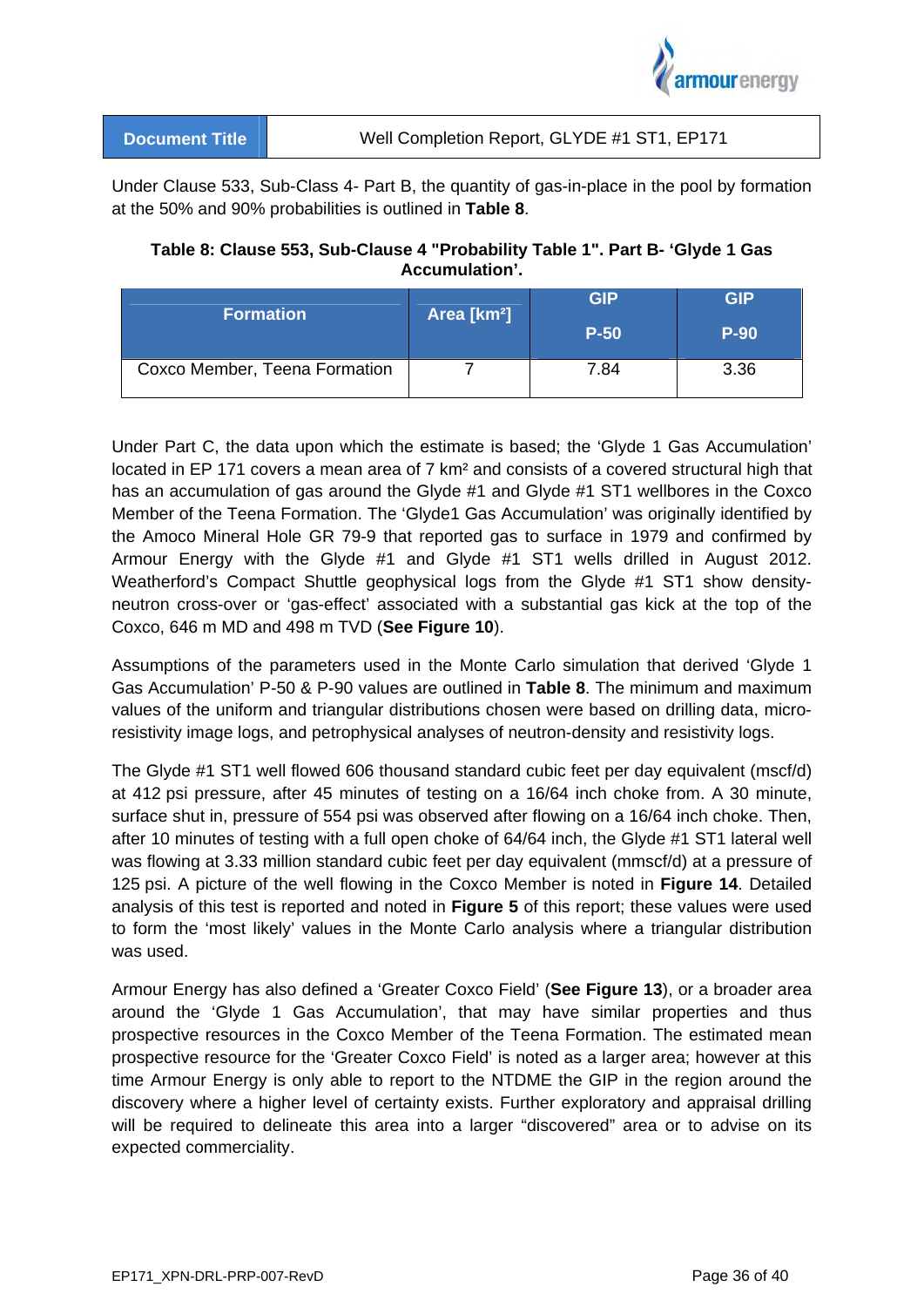

| <b>Document Title</b> |  |  |  |  |
|-----------------------|--|--|--|--|
|                       |  |  |  |  |
|                       |  |  |  |  |

### Well Completion Report, GLYDE #1 ST1, EP171

| <b>Variables</b>                                |                | <b>Units</b>    | <b>Distribution</b> | <b>Data Source</b>                                                                                          |
|-------------------------------------------------|----------------|-----------------|---------------------|-------------------------------------------------------------------------------------------------------------|
| Area                                            | A              | km <sup>2</sup> | Uniform             | Stratigraphy/Structure Mapping                                                                              |
| Average Pay                                     | H              | meters          | Triangular          | Electric Logs, specifically the Image,<br>Neutron-Density & Resistivity Logs;<br>offset Amoco Mineral Holes |
| Matrix porosity                                 | $\Phi_{\rm m}$ | fraction        | Triangular          | Electric Logs, specifically the Image,<br><b>Neutron-Density &amp; Resistivity Logs</b>                     |
| <b>Water Saturation of matrix</b><br>porosity   | $Sw_{i-m}$     | fraction        | Uniform             | Electric Logs, specifically the Image,<br><b>Neutron-Density &amp; Resistivity Logs</b>                     |
| Fracture porosity                               | $\Phi_f$       | fraction        | Uniform             | Electric Logs, specifically the Image,<br>Anisotropy, Neutron-Density &<br><b>Resistivity Logs</b>          |
| <b>Water Saturation of fracture</b><br>porosity | $Sw_{i-f}$     | fraction        | Uniform             | Electric Logs, specifically the Image,<br>Anisotropy, Neutron-Density &<br><b>Resistivity Logs</b>          |
| Initial gas expansion factor                    | $Bg_i$         | Rbbls/scf       | Uniform             | <b>Estimated Gas Composition from</b><br>Gas Chromatagraph Readings                                         |
| Initial gas expansion factor                    | $Eg_i$         | scf/Rscf        | Uniform             | <b>Estimated Gas Composition from</b><br>Gas Chromatagraph Readings                                         |

## **Table 9: Reservoir Assumptions.**

Initial geological interpretations indicate a potentially larger structure of up to 163.6  $km^2$  in EP 171 with reasonable depth; stratigraphy and structure to the Glyde 1 Gas Accumulation, noted as the 'Greater Coxco Field' **(See Figure 15)**. The mean Prospective Resources for this area is 130.7 Bscf using the same parameters and assumptions as the 'Glyde 1 Gas Accumulation' and based on SPE-PRMS definitions.

Further appraisal drilling and testing is required before a more definitive discovery area or higher certainty in gas-in-place estimates can be made for the 'Greater Coxco Field', as this area defines a large volume of undiscovered resources. Thus, when any revision to the quantity of in-place-gas, resources, or data provided herein is revised, a report of these revised estimated results will be sent to the Director in accordance with Clause 533.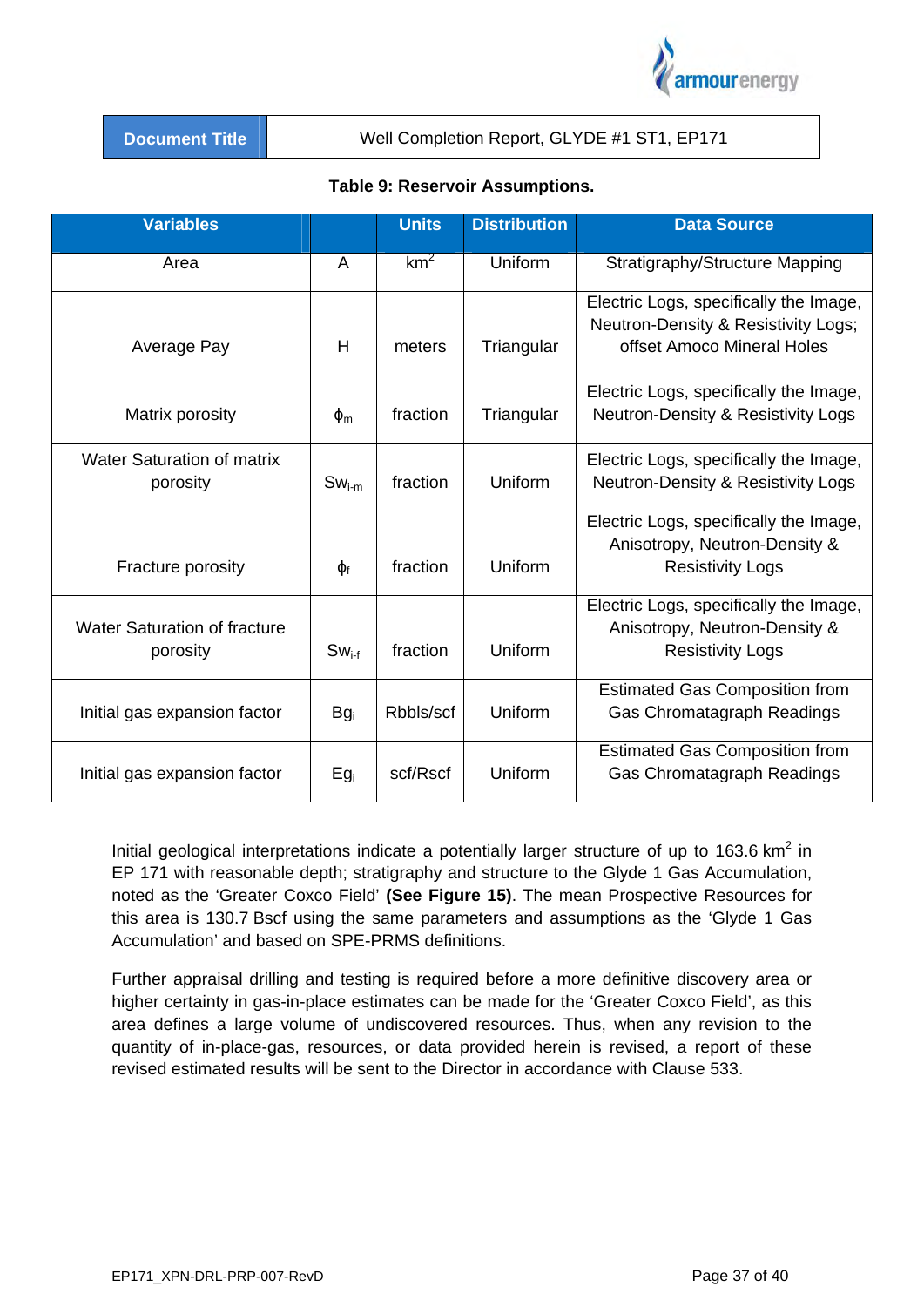



**Figure 14: Glyde #1 ST1 gas flare at 756 mMD.**